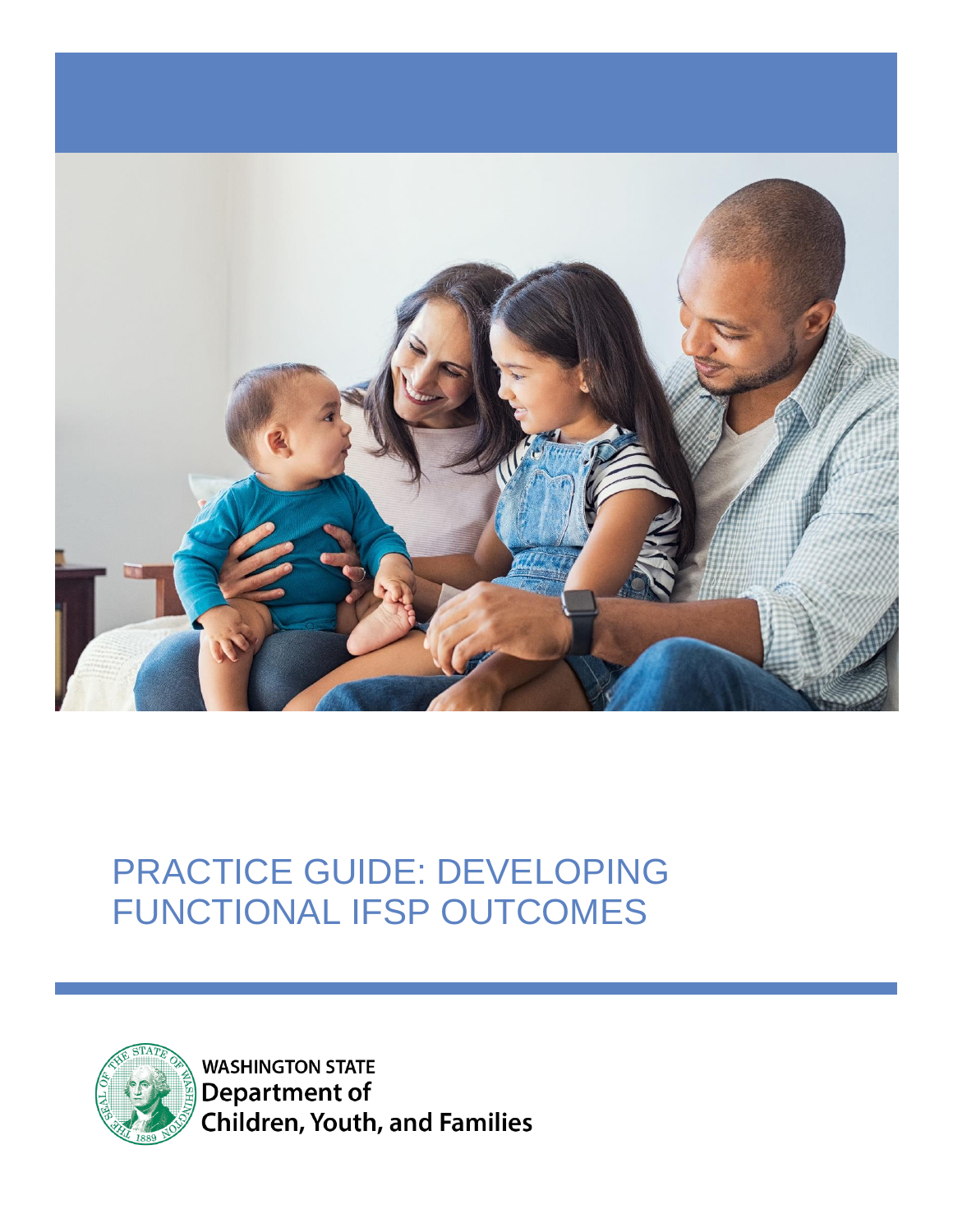

**WASHINGTON STATE** Department of Children, Youth, and Families

# **CONTENTS**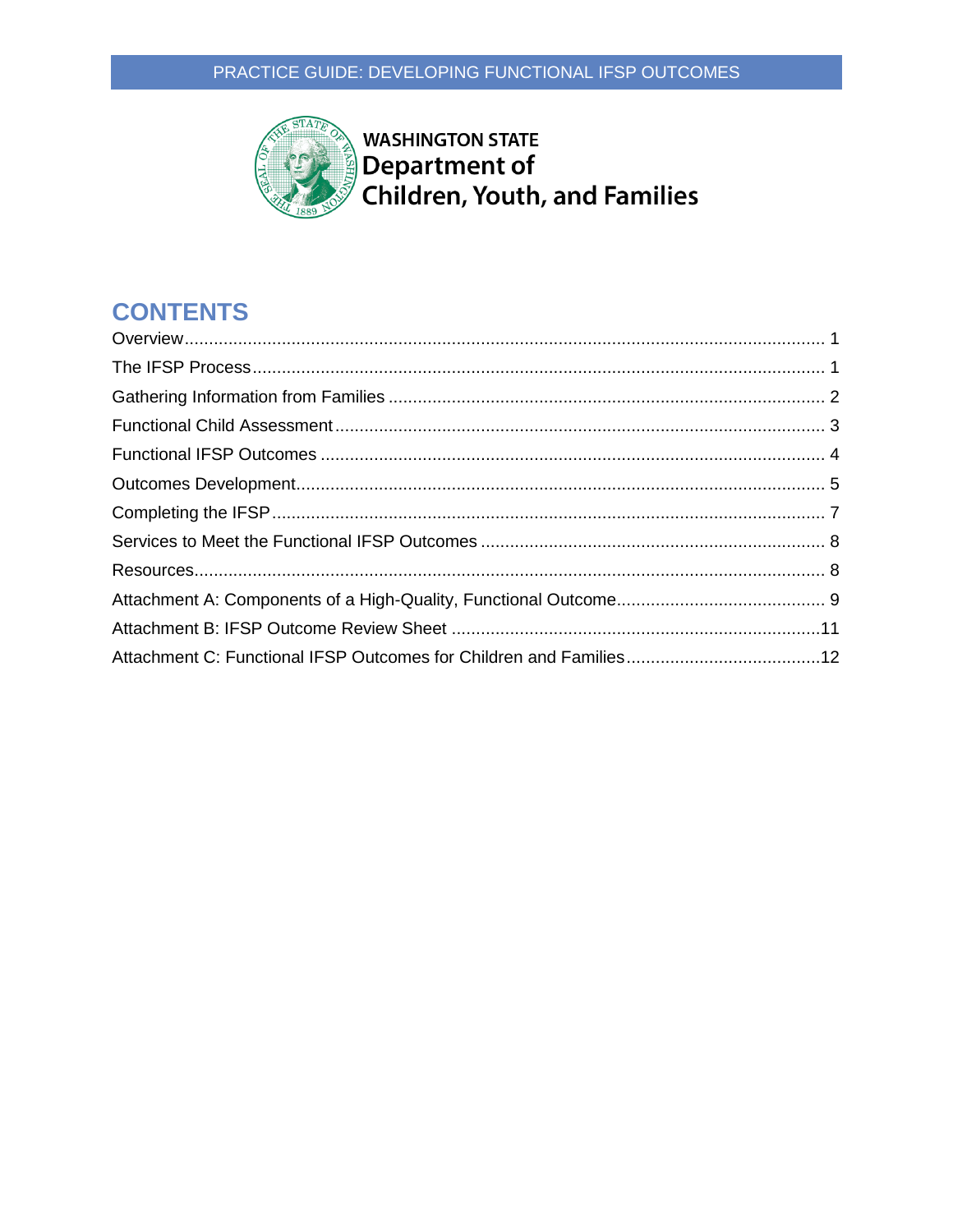### <span id="page-2-0"></span>**Overview**

Child and family outcomes are the driving force behind early intervention services. The type and frequency of services as well as who the family's providers will be are determined by the outcomes set by the team with the family at the center. Because they are such an important component of the Individualized Family Service Plan (IFSP), it is crucial that the outcomes be functional, participation-based and measurable.

The focus of early intervention is on successful participation in everyday activities. Early intervention provides support to families and caregivers so they can enhance their children's learning and development. This focus reflects a paradigm shift from traditional models of service delivery such as treatment/medical, deficit-based or service-based models, to a new paradigm of focusing on outcomes. New models include capacity-building, strengths-based, familycentered and coaching models.

Research shows that children learn and develop best when they:

- Participate in natural learning opportunities that occur in everyday family and community routines and activities; and
- Are interested and engaged in activities and interactions with familiar caregivers, which in turn strengthens and promotes competency and mastery of skills.

(Dunst, Bruder, Trivette, Raab & McLean, 2001; Shelden & Rush, 2001)

Caregivers provide multiple opportunities and support for learning and practicing new skills throughout the day (McWilliam). Service providers support caregivers by suggesting resources and activities that can enhance development in everyday learning opportunities and occur within the context of their relationship with the child. This first relationship (i.e., the relationship between caregivers and child) is the foundation for growth in all areas of development.

Outcomes, based on the team's information gathering, are the heart of the IFSP. High-quality outcomes guide all interactions in early intervention and make it more likely that progress and successes will be achieved for the child and family.

### <span id="page-2-1"></span>**The IFSP Process**

The goal of the IFSP process is to develop functional IFSP outcomes for eligible children and their families. Steps in the IFSP process are progressive and interrelated. What is gathered and used in early steps is used and built upon in subsequent steps. Information is revisited and strengthened.

Two key steps of the IFSP process that lead the IFSP team directly to the development of functional IFSP outcomes are:

- 1. Gathering information from each family about their concerns, priorities, resources and routines in a family-directed assessment; and
- 2. Conducting a functional assessment with every eligible child.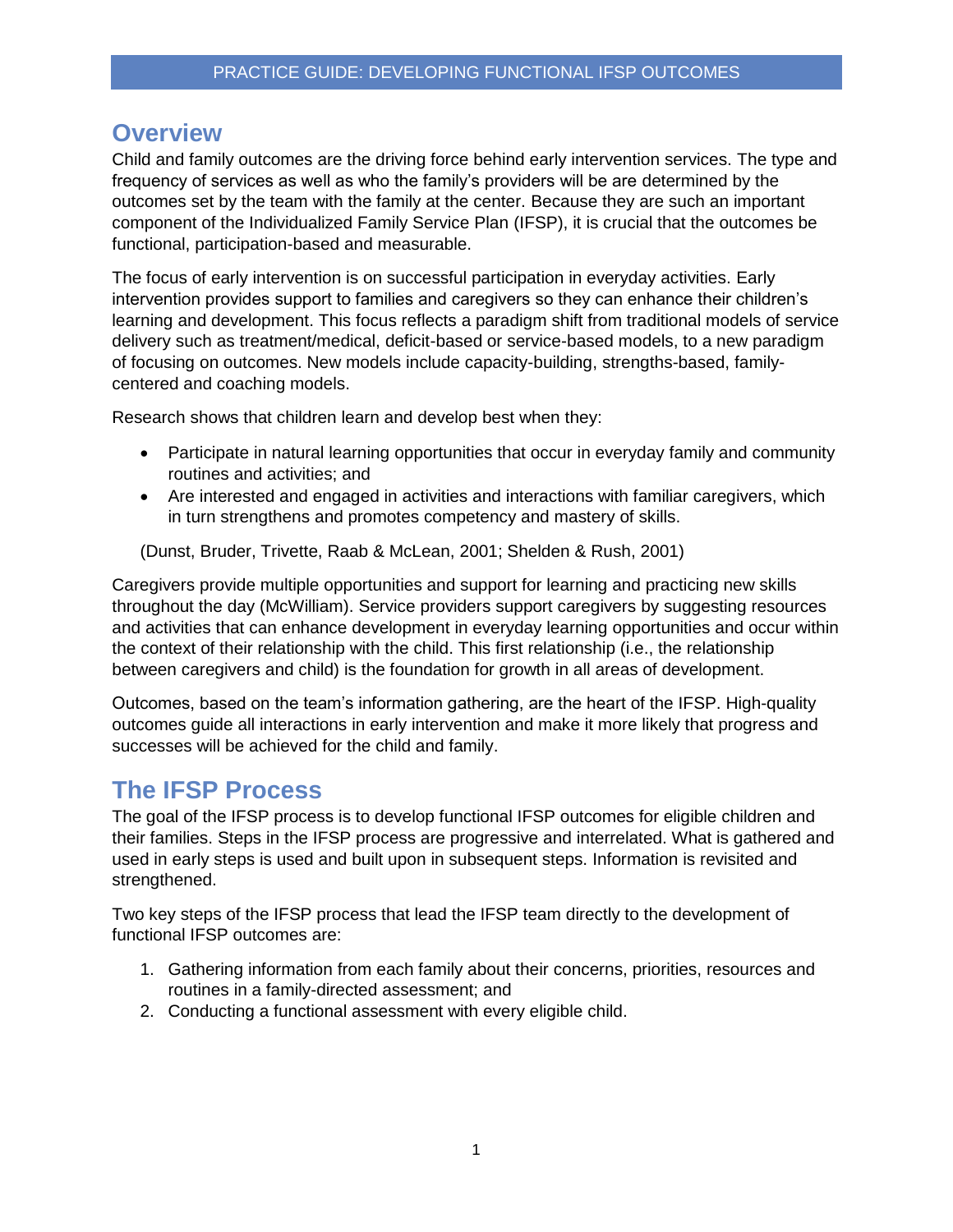IFSP team members should consider the following when reviewing family information and child assessment results:

- What do findings indicate about the child's ability to participate and function in various settings and activities in his/her life?
- How well does the child's environment support his development?
- How might traumatic events or changes in the child's life be impacting their developmental growth?
- Is there anything related to the child's disability or developmental delay that may be impacting their social interactions with their caregivers or peers?

How does this information help identify appropriate IFSP outcomes for both the child and family?

### <span id="page-3-0"></span>**Gathering Information from Families**

The purpose of gathering information from families is to identify what is challenging in everyday routines and activities (concerns) and what routines are working well (identifying the child's and families' resources, strengths and interests). This allows the IFSP team to focus on providing support to the child and family within the context of the daily activities that are most relevant to the family. In addition to information from the family, it is essential to gather the same type of information from child care providers or others who spend a significant amount of time with the child. Because a child may have different routines and expectations in different environments, it is important to include those caregivers as members of the team and work together to create outcomes that meet the child and family's needs across settings.

This information also helps parents and caregivers identify their hopes and priorities for the child and family. Priorities are used to determine the focus of the functional assessment and to develop IFSP outcomes. In order to understand how priorities or desired changes impact daily activities, probing questions are needed. Questions may include:

- How would that make a difference in your day or make different times during your day easier?
- When would changes be most helpful and noticeable?
- Describe the ideal situation if all was going well. What would you, your child and others be doing during that time?
- How do you feel when \_\_\_?
- How do you think your child feels when ?
- What do you enjoy about your child?
- What daily routines are going really well/challenging?
- What have you tried so-far?
- How can we arrange things so he will be successful?
- How can we help your family have a successful day?
- What would a successful day look like?

It may also be helpful if practitioners reflect back to information that the parent already shared such as: "At our intake visit you said you wished the boys could play together without having a meltdown" or "you mentioned that you aren't able to go to a restaurant as a family lately because Sarah screams through dinner."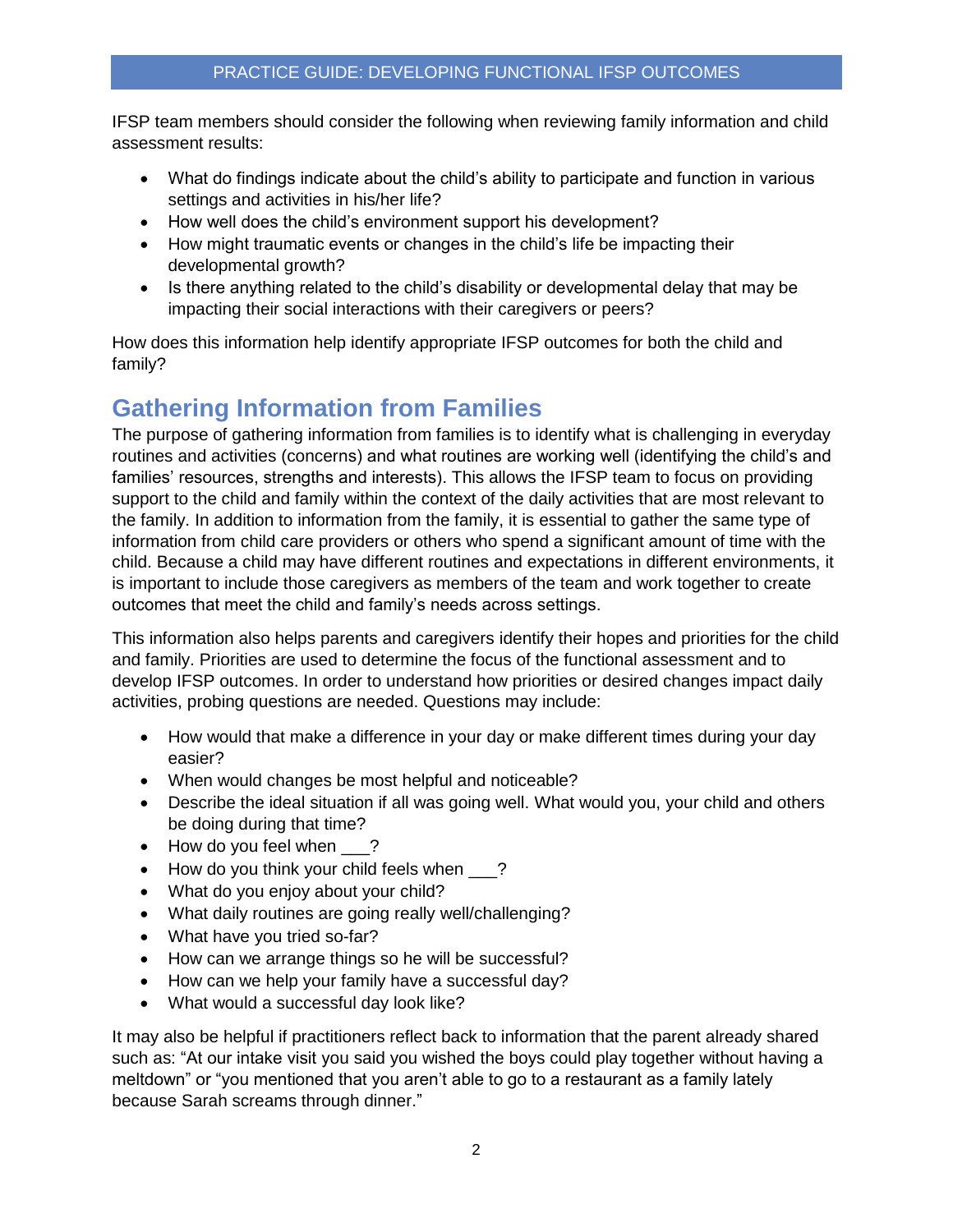During information gathering, it is critical to identify the child's and family's interests. The questions included in the IFSP form are designed to capture interests, what is currently working well and what is challenging. The information about interests is used to identify the real-life, functional activities that interest and engage the child. Those activities will provide opportunities to learn and practice new skills so the child can enjoy positive social relationships (e.g., reaching for and playing with toys during bath time, playing naming games during car rides). IFSP outcomes that are contextualized within the activities that engage the child will be most effective. Using situations that are going well to introduce, practice and master skills that are challenging can be a good approach. Challenging situations should also be addressed by adapting a routine or activity to help the child gain the skills or equipment needed to participate more successfully.

Exploring family interests also leads to the development of outcomes. Asking questions such as "Are there activities that you would like to do that you are not able to do now?" will yield potential outcome statements (e.g., go out with my husband, go bike riding, take my child to church child care, etc.). Understanding the child's and family's interests also provides valuable information for the selection of intervention strategies.

During this process, information about the family's activities, expectations and values might be gathered. This is important information to have when developing outcomes in partnership with the family. While IFSP outcomes are determined by the family, it can sometimes be helpful for them to have a starting point because writing outcomes is not an activity most caregivers are used to. Below are some examples of how this information might be used to write functional outcomes with families:

- If preparing meals is an important activity, it might be a good routine to use.
- If the family's culture does not prioritize independence or self-care skills for toddlers, this may not be an appropriate area for an outcome.
- If the family participates in activities such as dance or music groups they may want an outcome that supports their child's participation.

# <span id="page-4-0"></span>**Functional Child Assessment**

#### **Procedural Requirement**

A multidisciplinary assessment of each infant or toddler with a disability must be conducted by qualified personnel in order to identify the child's unique strengths and needs and the early intervention services appropriate to meet those needs. Child assessment must also be comprehensive to include all areas of development.

#### **Rationale**

Areas of development in infants and toddlers are interdependent and interrelated. Specific developmental problems can be associated with delays or disabilities in multiple areas of development. For example, a low score in the area of communication may be due to hearing loss, cognitive delays that make learning language difficult or social-emotional difficulties that interfere with parent-child interaction. Comprehensive, in-depth information about the child's overall development and participation is essential for developing functional IFSP outcomes, planning appropriate intervention methods and strategies and monitoring progress.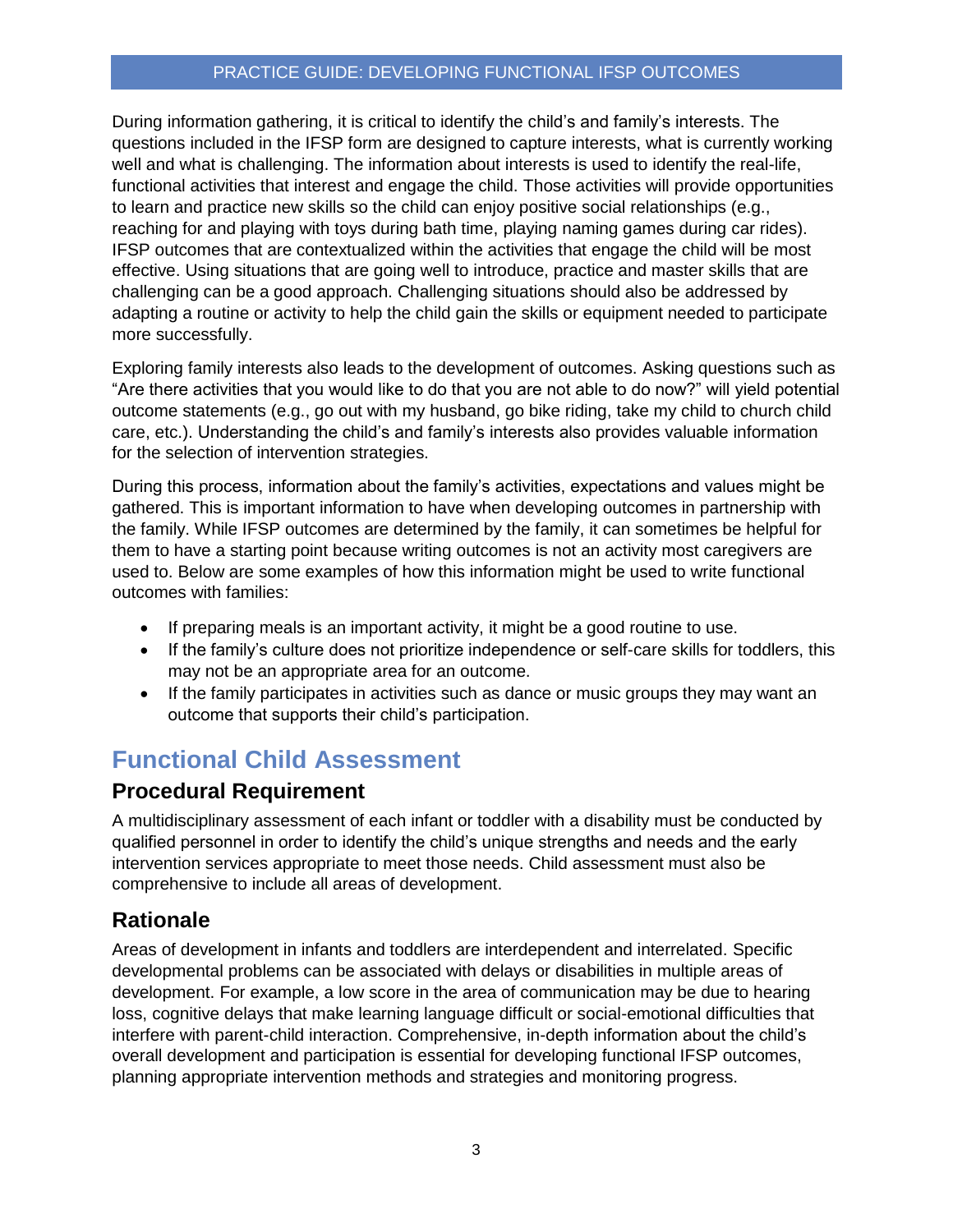### **Functional Child Assessment Practices to Consider**

- Each team member must share with the entire team useful information collected from the family, starting at referral.
- The functional child assessment must be comprehensive and include information about the child's functioning in all developmental domains.
- Observe the child in the context of their daily routines and interactions with peers and caregivers to determine areas of successful participation and current challenges.
- Use skill sequences and data protocols from curriculum-based assessments (CBAs) to better understand unique strengths and needs in all areas of development. Use observational procedures and parent assessment components of CBAs to enhance understanding of the relationship between the child's development and their participation in everyday life.
- Synthesize all information on the child's development and functional participation in family routines and activities into the Summary of Functional Performance on the IFSP.
- Use initial child assessment information as a point of comparison for monitoring progress toward IFSP child outcomes, for selecting and modifying intervention strategies and for selecting Child Outcome Summary Descriptor Statements.

Part C of the Individuals with Disabilities Education Act (IDEA) requires qualified personnel to use informed clinical opinion as a regular component of every evaluation and assessment procedure.

### <span id="page-5-0"></span>**Functional IFSP Outcomes**

IFSP outcomes answer the question: What would your family like to see happen for your child/family?

### **Functional IFSP Outcomes for Children and Families**

- Enhance the child's learning through functional participation in everyday activities (child is learner)\*
- $\bullet$  Enhance the capacity of the family to meet the needs of their child (family is the learner)\*
- Are important and meaningful to the family/caregiver (priorities)\*
- Address desired functioning in the context of a relationship or social interaction (e.g., using words to communicate with peers at child care during play)
- Expand activity settings in which the child can be competent and successful\*
- Are based on the child and family's interests and cultural values\*
- Promote parent-child interaction

\*(Sheldon and Rush, 2009)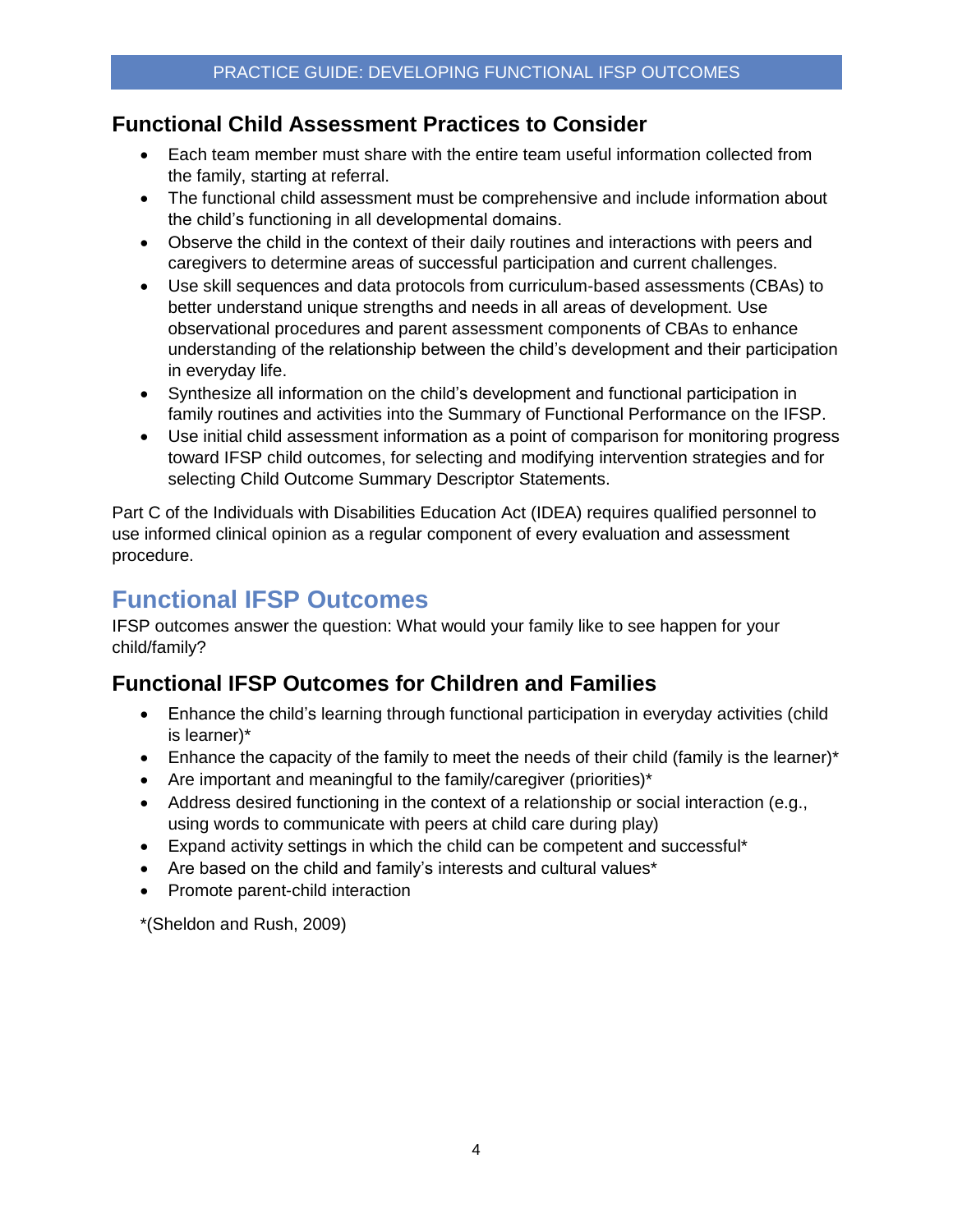Table 1 provides examples of using what the parent states to develop a high-quality outcome for children and families (view attachment C for an example of a complete IFSP outcome):

| <b>Table 1: Functional IFSP Outcomes for Children and Families</b>                                                                               |                                                                                                      |                                                                |  |  |  |  |  |
|--------------------------------------------------------------------------------------------------------------------------------------------------|------------------------------------------------------------------------------------------------------|----------------------------------------------------------------|--|--|--|--|--|
| <b>What the Parent States</b>                                                                                                                    | This is the Outcome                                                                                  | <b>Not This</b>                                                |  |  |  |  |  |
| It is frustrating that we can't eat and<br>play together because Emmanuel<br>struggles with sitting up.                                          | Emmanuel will play with toys and eat<br>meals with his family by sitting on his<br>own.              | Emmanuel will improve muscle tone for<br>sitting.              |  |  |  |  |  |
| l want to go to the bathroom without<br>Jordan crying at the door.                                                                               | Jordan will play independently for up to<br>three minutes while Sasha is in the<br>bathroom.         | Jordan will learn to self-soothe.                              |  |  |  |  |  |
| I want to feel connected to Nelly. Right<br>now I feel like she doesn't know I'm<br>there, especially when she focuses on<br>one toy so closely. | Nelly will enjoy face-to-face games and<br>songs with Marie-Noel while they are<br>playing together. | Nelly will give eye-contact to her mom 3<br>out of 4 attempts. |  |  |  |  |  |
| can't take Caia to the grocery store<br>without her having a meltdown.                                                                           | Caia will be able to enjoy going to the<br>grocery store with Tiffany.                               | Caia will behave herself in the grocery<br>store.              |  |  |  |  |  |

### **Functional IFSP Outcomes Supported by the FRC Related to Accessing Community Resources and Supports**

- Support accessing community resources and supports; and\*
- Are important and meaningful to the family/caregiver (priorities)\*

\*(Sheldon and Rush, 2009)

Table 2 provides examples of using what the parent states to develop a high-quality outcome for accessing community resources and supports:

| Table 2: Functional IFSP Outcomes Supported by the FRC Related to Accessing Community Resources<br>and Supports                   |                                                                                                  |                                                                       |  |  |  |  |  |
|-----------------------------------------------------------------------------------------------------------------------------------|--------------------------------------------------------------------------------------------------|-----------------------------------------------------------------------|--|--|--|--|--|
| <b>What the Parent States</b>                                                                                                     | This is the Outcome                                                                              | <b>Not This</b>                                                       |  |  |  |  |  |
| We just moved to the area and we don't<br>have a pediatrician. We have been<br>using the E.R. when Ethan has an<br>asthma attack. | Family will find a primary care provider<br>so Ethan receives quality medical care.              | Family will find a doctor instead of<br>going to the E.R.             |  |  |  |  |  |
| I wish I had someone to talk to who<br>understands what I'm going through.                                                        | Mike will call the local Parent to Parent<br>Coordinator and ask about support<br>group options. | Mike will talk to other parents.                                      |  |  |  |  |  |
| We want to be able to take Cole with us<br>in the car but we don't have a car seat.                                               | Karen and Mark will be able to travel in<br>the car safely with Cole.                            | Staff will explore options for financial<br>assistance for car seats. |  |  |  |  |  |

### <span id="page-6-0"></span>**Outcomes Development**

As described above, outcomes development begins with sensitively gathering information from families and conducting a functional assessment of the child. Necessary team skills and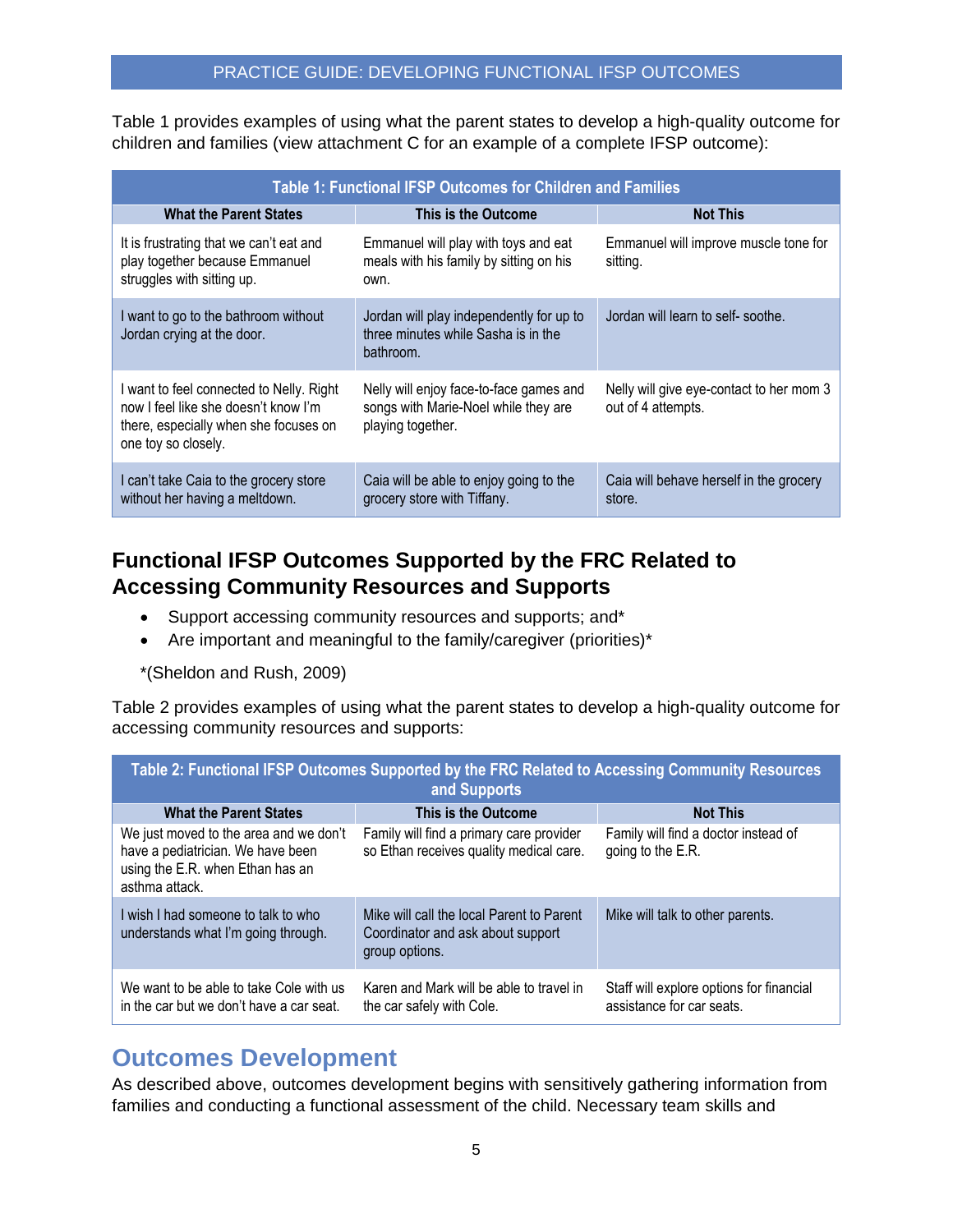attitudes include: valuing families' priorities, feeling comfortable interviewing families, knowing how to probe to clarify information about daily routines and activities, knowing how to conduct an authentic assessment and observing and collecting data across settings and team members. The IFSP team must understand and believe that children learn best when participating in naturally occurring activities that are of interest to the child and family.

#### **Outcomes/Strategies Before Services**

- Develop IFSP outcomes/strategies before identifying services and supports; and
- Identify services and supports based on what is necessary to meet the outcomes

(Dunst & Bruder, 1999; Dunst, Bruder, Trivette, Hamby, Raab & McLean, 2001; Dunst, Bruder, Trivette, Raab & McLean, 2001; Dunst, Hamby, Trivette, Raab & Bruder, 2002;)

The following are components of high-quality, functional outcomes. See Attachment A for definitions of each component as well as rationale and examples.

- Necessary/Functional
- Real-life contextual settings
- Discipline-free
- Jargon-free
- Positive
- Active
- Context of a relationship

Table 3 below lists sample child-focused IFSP outcomes and indicates whether each outcome meets the standards for being participation-based and high quality. The high-quality examples have a check in each column. Providers may find it helpful to use the worksheet in attachment B to rate outcomes in their IFSPs.

| <b>Table 3: Sample Child-Focused IFSP Outcomes</b>                                                    |                                             |                                     |                     |                 |              |        |                              |
|-------------------------------------------------------------------------------------------------------|---------------------------------------------|-------------------------------------|---------------------|-----------------|--------------|--------|------------------------------|
|                                                                                                       | Is it Participation-Based and High-Quality? |                                     |                     |                 |              |        |                              |
| <b>Sample IFSP Outcome</b>                                                                            | Necessary/<br><b>Functional</b>             | Real-Life<br>Contextual<br>Settings | Discipline-<br>Free | Jargon-<br>Free | Positive     | Active | Context of a<br>Relationship |
| Lily will go fishing with her family and hold<br>her own fishing pole.                                |                                             |                                     |                     | $\checkmark$    | $\checkmark$ |        |                              |
| David will talk more and pronounce words<br>better.                                                   |                                             |                                     |                     | ✓               | ✓            |        |                              |
| Rafael will go visit grandma and ride in his<br>car seat all the way to her house.                    |                                             | ✓                                   | $\checkmark$        | $\checkmark$    | $\checkmark$ | ✓      |                              |
| Ava will play with her toys so grandma can<br>cook breakfast and get the older kids off to<br>school. |                                             |                                     |                     | ✓               | $\checkmark$ |        |                              |
| Angel will participate in reciprocal turn taking<br>during one-to-one facilitation.                   |                                             |                                     |                     |                 |              |        |                              |
| Colton will play together with his brother and<br>express himself using gestures and words.           |                                             | ✓                                   | ✓                   |                 | ✓            | ✓      |                              |
| Isaiah will improve his sleeping patterns four<br>out of five times.                                  |                                             |                                     |                     |                 |              |        |                              |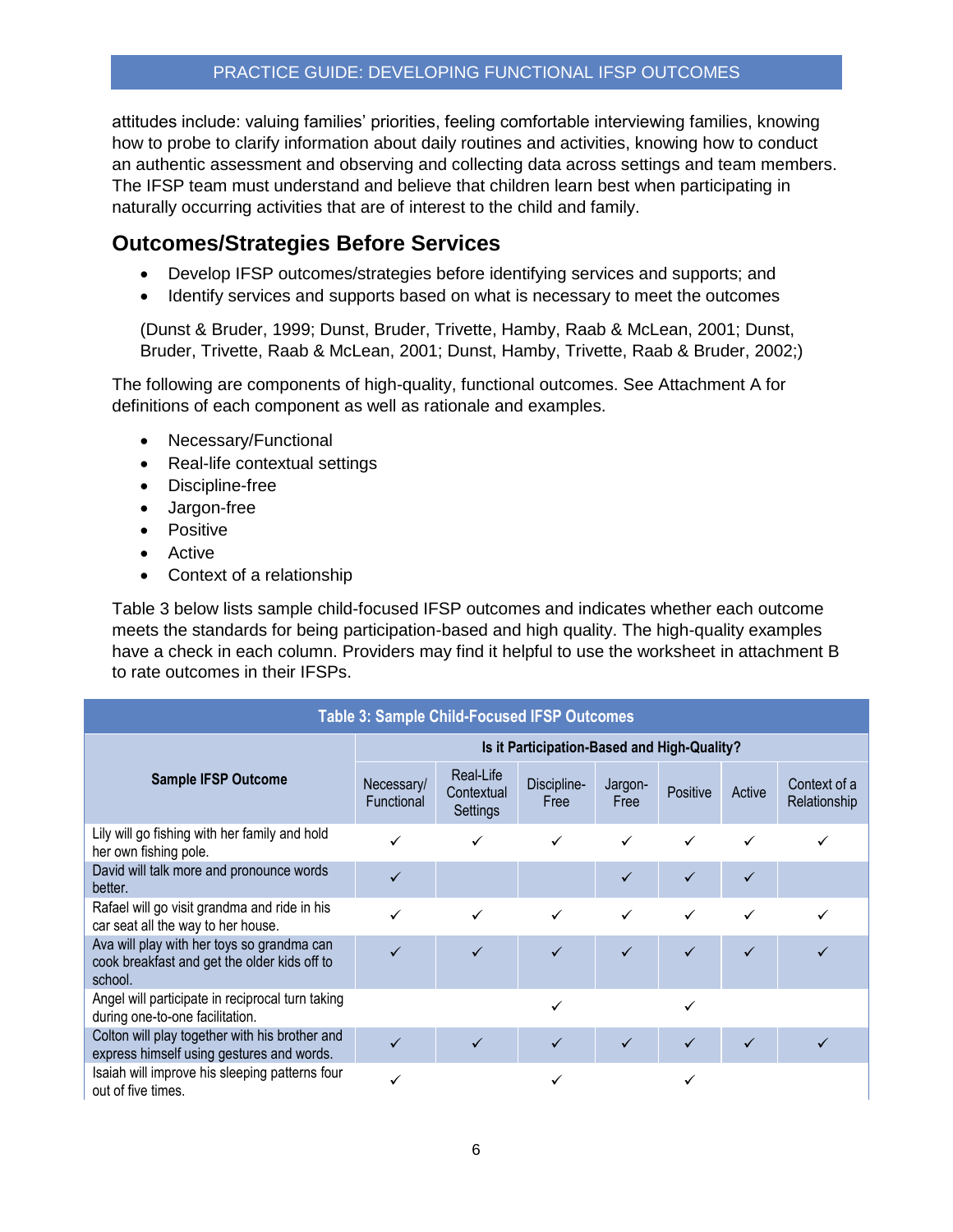| Natalia will sleep through the night.                                                 |              |   | $\checkmark$ |              |              |  |
|---------------------------------------------------------------------------------------|--------------|---|--------------|--------------|--------------|--|
| Marcus will stack four blocks.                                                        |              |   | ✓            |              |              |  |
| Aisha will gradually stop eating baby food<br>and eat more solid foods.               |              |   | $\checkmark$ |              |              |  |
| Walker will greet friends at story time at the<br>library.                            |              |   |              |              |              |  |
| Phu will eat enough food so he can gain<br>weight and not have to have surgery.       | $\checkmark$ | ✓ | $\checkmark$ | $\checkmark$ | $\checkmark$ |  |
| Leila will stop having tantrums at separation.                                        |              |   |              |              |              |  |
| Jayden will tolerate lying on his stomach for<br>10 minutes without crying.           |              |   |              |              |              |  |
| Ethan will be able to calm and soothe<br>himself when he is dropped off at childcare. |              |   |              |              |              |  |

# <span id="page-8-0"></span>**Completing the IFSP**

See Section IV of the Early Support for Infants and Toddlers (ESIT) IFSP Process and Resource Guide for more information on completing the IFSP: https://www.dcyf.wa.gov/sites/default/files/pdf/esit/IFSP\_Resource\_Guide.pdf

After the outcome statement has been determined, the IFSP team will complete the following:

#### *What is happening now?*

- Clarifies outcome and guides intervention planning; and
- Is a summary of previous information

This includes both what the child is able to do and what parents and other caregivers are doing currently related to the stated outcome. This section should include the child and family strengths as well as current skills and behaviors related to the outcome.

#### **Team Strategies and Methods**

The strategies and methods describe the ways in which the family and team will work toward achieving this outcome. They detail the roles of the providers, parents and other team members–who will help and what they will do. Strategies and methods:

- Help achieve the outcome;
- Are aligned with functional child assessment results;
- Are based on how all children learn throughout the course of everyday life, at home, in early care and education settings and in the community;
- Are developmentally appropriate;
- Focus on naturally occurring learning opportunities;
- Support primary caregivers to provide children with everyday learning experiences and opportunities that strengthen and promote a child's competence and development; and
- Support learning that occurs in the context of activities that have high levels of interest and engagement for the child and family.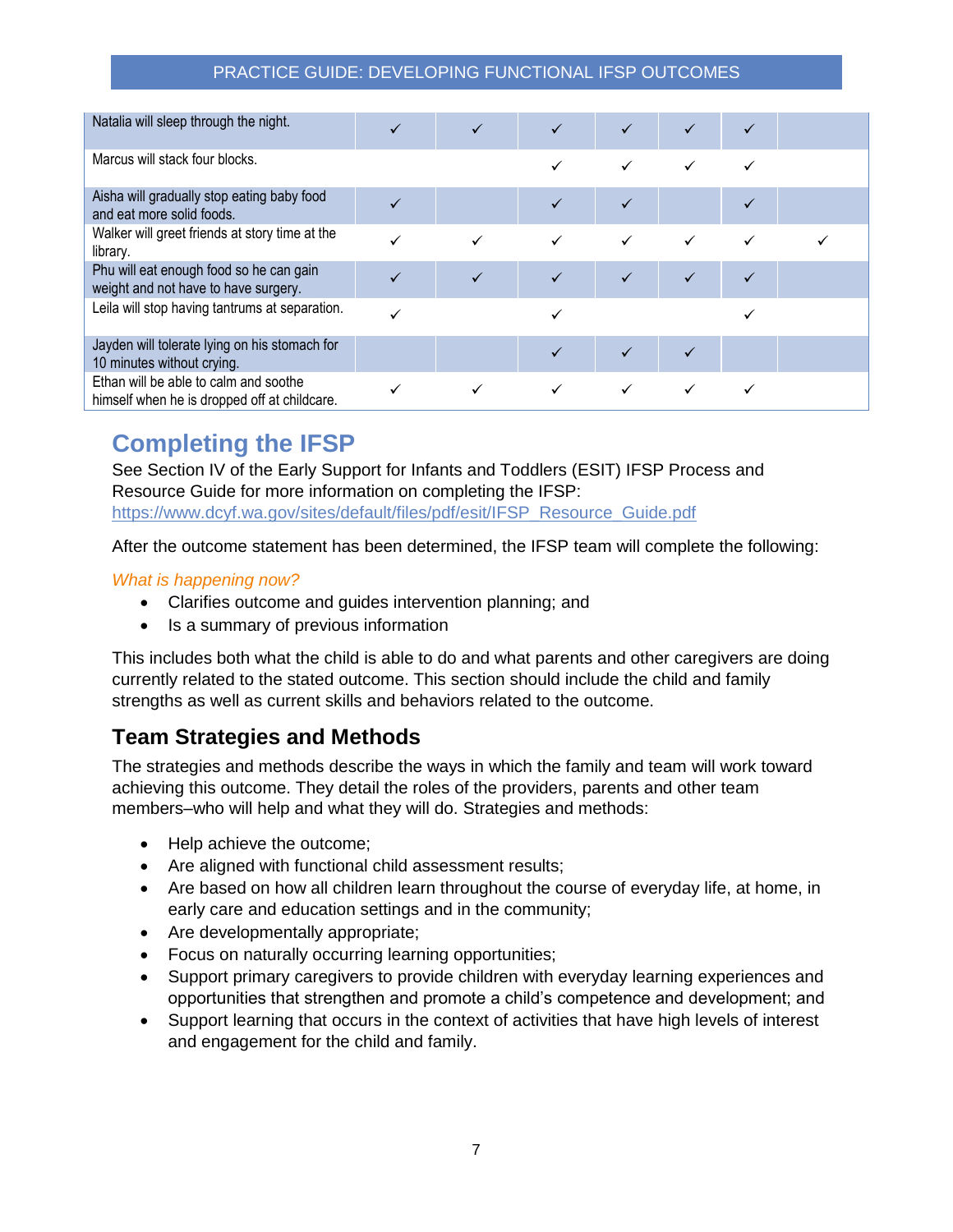#### *How we will know we've made progress?*

This includes the criteria that will indicate progress to the team and the procedure the team will use to determine progress and a realistic timeline. It is acceptable for this section to include more clinical language such as "75% of the time" or "3 out of 4 attempts". See attachment C for more examples.

### <span id="page-9-0"></span>**Services to Meet the Functional IFSP Outcomes**

Only after the outcomes are determined should decisions be made about the services and supports needed to meet those outcomes. The IFSP must include the length, duration, frequency, intensity and method of delivering each service. Those decisions need to be based on the amount of support the family/caregiver needs to successfully use natural learning opportunities throughout everyday routines and activities at home, in community settings and in preschool (Jung, 2003; Dunst, 2004).

- Frequency and intensity mean the number of days or sessions that a service will be provided, and whether the service is provided on an individual or group basis;
- Method means how a service is provided (see the ESIT IFSP Process and Resource Guide for Washington's defined methods);
- Length means the length of time the service is provided during each session; and
- Duration means projecting how long the service will be provided (start and end dates).

### <span id="page-9-1"></span>**Resources**

Rush, D., and Shelden, M. (2009). Tips and Techniques for Developing Participation-Based IFSP Outcome Statements. *BriefCASE, 2(1).* [http://fipp.org/static/media/uploads/briefcase/briefcase\\_vol2\\_no1.pdf](http://fipp.org/static/media/uploads/briefcase/briefcase_vol2_no1.pdf)

McWilliam, R. (2006). Steps to Build a Functional Outcome. [https://marylandlearninglinks.org/wp](https://marylandlearninglinks.org/wp-content/uploads/2016/03/Steps_to_Build_a_Functional_Child_Outcome.pdf)[content/uploads/2016/03/Steps\\_to\\_Build\\_a\\_Functional\\_Child\\_Outcome.pdf](https://marylandlearninglinks.org/wp-content/uploads/2016/03/Steps_to_Build_a_Functional_Child_Outcome.pdf) 

- ECTA Center. IFSP Process: Planning and Implementing Family Centered Services in Natural Environments. <http://ectacenter.org/topics/ifsp/ifspprocess.asp>
- ECTA Center. Developing High-Quality, Functional IFSP Outcomes and IEP Goals: Training Package. Retrieved from [http://ectacenter.org/knowledgepath/ifspoutcomes](http://ectacenter.org/knowledgepath/ifspoutcomes-iepgoals/ifspoutcomes-iepgoals.asp)[iepgoals/ifspoutcomes-iepgoals.asp](http://ectacenter.org/knowledgepath/ifspoutcomes-iepgoals/ifspoutcomes-iepgoals.asp)
- ECTA Center. Resources for Writing Good IFSP Outcomes. <http://ectacenter.org/topics/ifsp/ifsp.asp>
- Gillaspy, K., Lucas, A., Peters, M., and Hurth, J. (2014). Enhancing Recognition of High Quality, Functional IFSP Outcomes: A training activity for infant and toddler service providers. Retrieved from<http://ectacenter.org/~pdfs/pubs/rating-ifsp.pdf>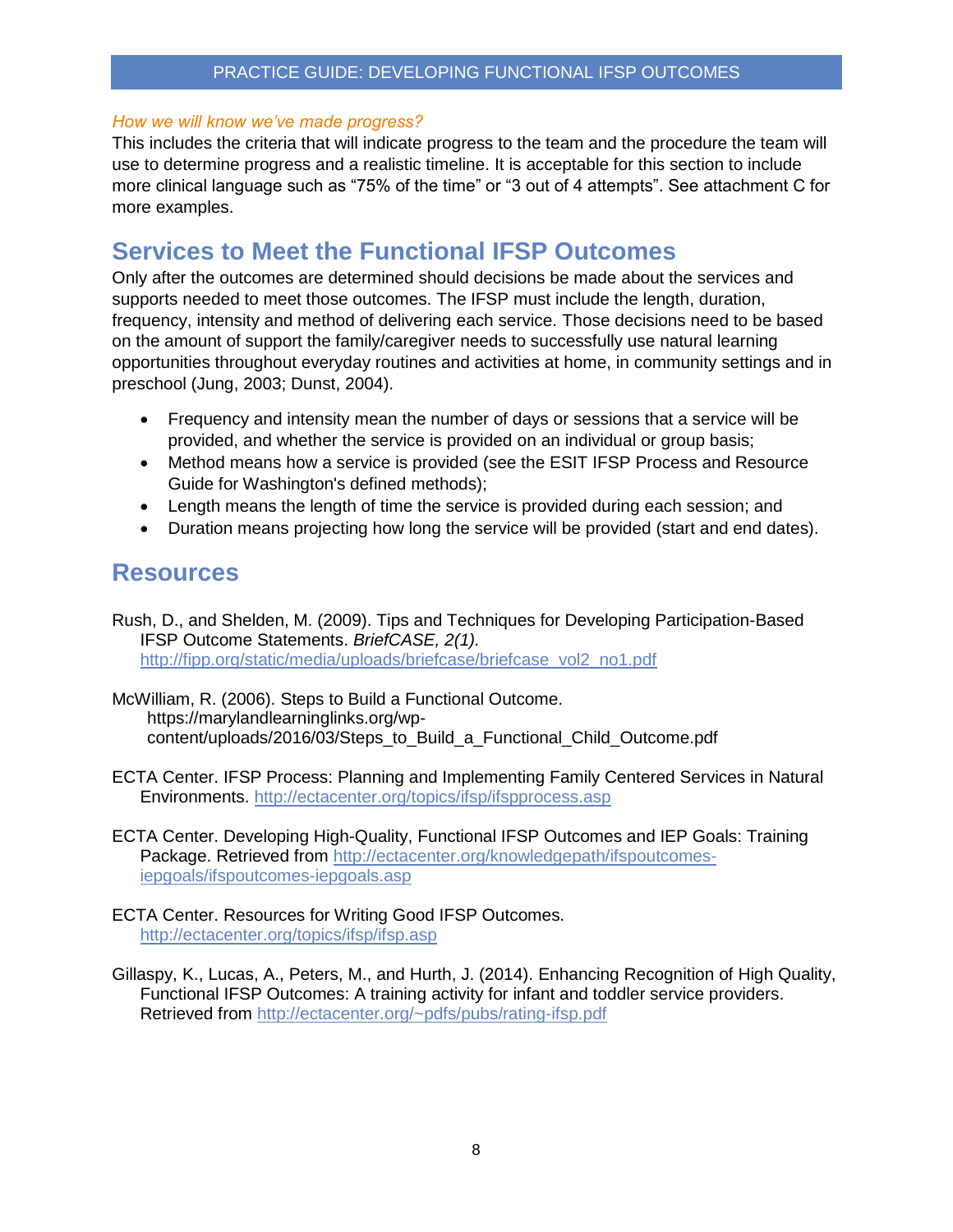# <span id="page-10-0"></span>**Attachment A: Components of a High-Quality, Functional Outcome**

| <b>Component</b>                        | What?                                                                                                                                                                                                                                                                                                                                                                                                                                                                                                                                                                                                                                 | Why?                                                                                                                                                       | <b>Looks Like</b>                                                                                                                  | <b>Doesn't Look Like</b>                                                            | <b>Tips and Questions for</b><br><b>Families</b>                                                                 |
|-----------------------------------------|---------------------------------------------------------------------------------------------------------------------------------------------------------------------------------------------------------------------------------------------------------------------------------------------------------------------------------------------------------------------------------------------------------------------------------------------------------------------------------------------------------------------------------------------------------------------------------------------------------------------------------------|------------------------------------------------------------------------------------------------------------------------------------------------------------|------------------------------------------------------------------------------------------------------------------------------------|-------------------------------------------------------------------------------------|------------------------------------------------------------------------------------------------------------------|
| Necessary/<br>Functional                | This means that the<br>outcome focuses on ways<br>to support the child and<br>family's participation in<br>community life and family<br>activities that are important<br>to them. It should help the<br>family improve participation<br>in chosen actives and<br>should not be based on<br>what the provider feels is<br>necessary/functional.*                                                                                                                                                                                                                                                                                       | If outcomes are<br>necessary and<br>functional to the family,<br>they will be more<br>meaningful to the<br>family. Families are<br>more likely to practice | Brady will crawl from<br>his mom's lap to the<br>toy box to get a toy<br>during morning and<br>evening playtime with<br>his mom.   | Brady will roll, sit, crawl<br>and walk.                                            | When would changes be<br>most helpful and<br>noticeable?<br>Are there activities that<br>you used to do before   |
|                                         |                                                                                                                                                                                                                                                                                                                                                                                                                                                                                                                                                                                                                                       | strategies that are<br>based on their<br>priorities.                                                                                                       | Niko's parents will feel<br>confident talking with<br>their child care<br>provider about how to<br>support his play with<br>peers. | Niko will reach the next<br>developmental<br>milestone of playing<br>cooperatively. | your child was born that<br>you would like to do<br>again?                                                       |
| Real-Life<br>Contextualized<br>Settings | This means that outcome<br>Using the family's real-<br>statements reflect the<br>life context as the focal<br>dinnertime with his<br>everyday activity settings<br>point makes it easier<br>and routines for the child<br>for families to<br>family.<br>and family. This includes<br>incorporate strategies<br>into their everyday<br>mealtime, bathing and<br>riding in the car, as well as<br>routines.<br>routines and activities that<br>are specific to the individual<br>family. Specific isolated<br>skills (e.g., test items that<br>were missed during<br>evaluation) are not<br>considered real-life or<br>contextualized.* |                                                                                                                                                            | Aiden will use a spoon<br>to feed himself during                                                                                   | Family would like to<br>see Aiden use utensils<br>to eat.                           | What types of things or<br>activities do you and your<br>child like to do (e.g.,<br>hiking, cooking, reading     |
|                                         |                                                                                                                                                                                                                                                                                                                                                                                                                                                                                                                                                                                                                                       |                                                                                                                                                            | Walker's twin and older<br>sisters will enjoy back<br>and forth play with her.                                                     | Walker will interact<br>more with peers.                                            | books)?<br>How would that make a<br>difference in your day or<br>make different times<br>during your day easier? |
| Discipline-Free                         | This means that the<br>outcome is written to<br>describe the child's<br>participation in routines and<br>everyday activity settings,<br>promoting skill development                                                                                                                                                                                                                                                                                                                                                                                                                                                                   | In early intervention,<br>service providers work<br>as part of an<br>interdisciplinary team<br>along with families.<br>Any team member can                 | Davis will use words at<br>mealtime to let his<br>family know what he<br>would like to eat and<br>drink.                           | Davis will talk more<br>and pronounce words<br>better.                              | A parent should be able to<br>easily see their role in<br>meeting the outcome.<br>How would you explain          |
|                                         | across multiple domains,<br>which can be addressed by<br>any member of a child's<br>IFSP team. It also means<br>that the outcome should be<br>written so that the child<br>and/or family are the<br>"actors" or persons doing<br>something rather than the<br>occupational therapist or<br>early interventionist.*                                                                                                                                                                                                                                                                                                                    | contribute to the child's<br>progress regardless of<br>the area of concern.                                                                                | Jonah's brother Josiah<br>will find and show toys<br>to Jonah to encourage<br>him to walk.                                         | Jonah will walk with a<br>steady gait.                                              | what we have been<br>discussing today?                                                                           |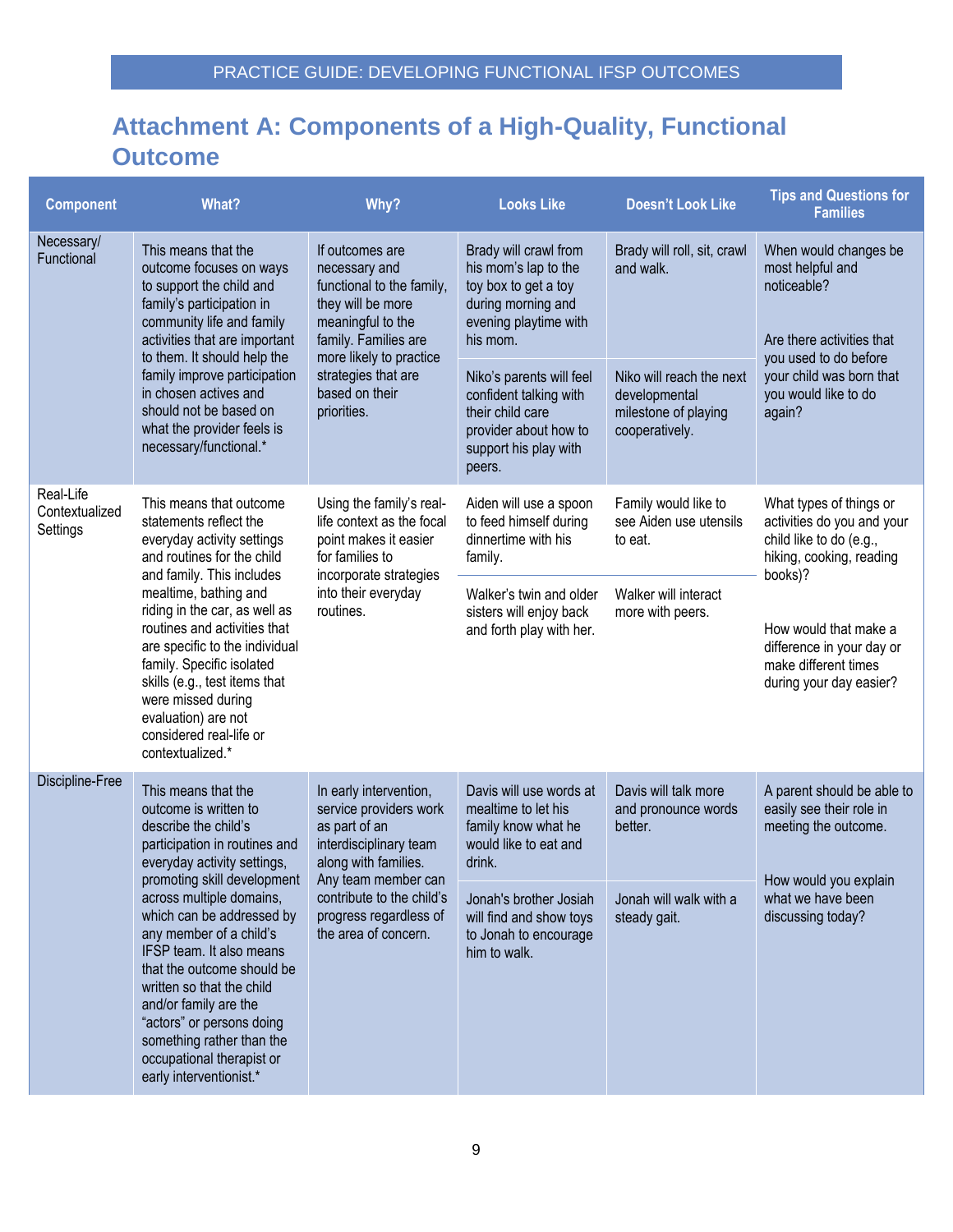| <b>Component</b>             | <b>What?</b>                                                                                                                                                                                                                                                                                                   | Why?                                                                                                                                                                                | <b>Look Like</b>                                                                                                                                                | <b>Doesn't Look Like</b>                                                                                                      | <b>Tips and Questions for</b><br><b>Families</b>                                                                                   |
|------------------------------|----------------------------------------------------------------------------------------------------------------------------------------------------------------------------------------------------------------------------------------------------------------------------------------------------------------|-------------------------------------------------------------------------------------------------------------------------------------------------------------------------------------|-----------------------------------------------------------------------------------------------------------------------------------------------------------------|-------------------------------------------------------------------------------------------------------------------------------|------------------------------------------------------------------------------------------------------------------------------------|
| Jargon-Free                  | This means that the<br>outcome is written so that it<br>is understandable by the<br>family and the general<br>public, and does not include<br>professional jargon or                                                                                                                                           | Outcomes that are<br>written with clear,<br>simple language are<br>understood by all team<br>members.                                                                               | Amani will pick up and<br>hold a toy during<br>morning playtime with<br>her mom.<br>Marie will enjoy singing<br>songs and playing                               | Amani will cross<br>midline to use a pincer<br>grasp to pick up a toy.<br>Angel will participate in<br>reciprocal turn taking | Check for the family's<br>understanding or<br>preferred wording.<br>What do you know about<br>this topic?                          |
|                              | practitioner "speak". *                                                                                                                                                                                                                                                                                        |                                                                                                                                                                                     | during one-to-one<br>face-to-face games<br>with her baby Angel.<br>facilitation.                                                                                |                                                                                                                               |                                                                                                                                    |
| Positive                     | This means that the focus<br>of the whole outcome<br>statement is positive. It also<br>means that the outcome                                                                                                                                                                                                  | Focusing on the<br>Miles will be happy and<br>positive can help<br>relaxed when his mom<br>motivate the family as<br>leaves him at<br>they identify what they<br>childcare.         |                                                                                                                                                                 | Miles will stop having<br>tantrums at separation.                                                                             | What makes your child<br>happy, laugh and/or<br>smile?                                                                             |
|                              | states what the child and/or<br>family will do, rather than<br>what they will not do or stop<br>doing. If there are any<br>negative words within the<br>statement, it is not a<br>positively worded<br>outcome.*                                                                                               | want to see their child<br>do. A strengths-based<br>approach leads to a<br>focus on wellbeing for<br>the child and family.                                                          | Letty's grandma,<br>Marguerite, will be able<br>to support Letty in<br>safely trying new foods<br>with different textures.                                      | Letty will gradually stop<br>eating baby food and<br>eat more solid foods<br>without gagging.                                 | What do you enjoy about<br>your child that you'd like to<br>see more of?                                                           |
| Active                       | This means using words<br>that encourage a child<br>and/or family's active<br>participation or                                                                                                                                                                                                                 | Using active words<br>encourages a child<br>and/or family's active<br>participation or                                                                                              | Miguel will sleep<br>through the night.                                                                                                                         | Miguel will improve his<br>sleeping patterns 4 out<br>of 5 times.                                                             | Describe the ideal<br>situation if all was going<br>well. What would you,<br>your child and others be                              |
|                              | engagement. Active words<br>include eat, play, talk, walk,<br>etc. and indicate what the<br>child or family will do.<br>Passive words reflect a<br>state of being (e.g., tolerate<br>and receive), or a change<br>or lack of change in<br>performance (e.g.,<br>increase, decrease,<br>improve and maintain).* | engagement in<br>activities and helps<br>show meaningful<br>progress.                                                                                                               | Thomas' mom, Alicia,<br>will learn three options<br>for sitting so she can<br>read Thomas bedtime<br>stories.                                                   | Thomas will tolerate<br>sitting independently.                                                                                | doing during that time?                                                                                                            |
| Context of a<br>Relationship | This means that each<br>outcome should address                                                                                                                                                                                                                                                                 | Children learn best<br>when interacting with                                                                                                                                        | Lily will go fishing with<br>her family and hold her                                                                                                            | Lily will be able to hold<br>her own fishing pole.                                                                            | How do siblings interact?<br>How could they be                                                                                     |
|                              | skills within the context of a<br>relationship. Whether that is<br>with the parent, childcare<br>provider, other children or<br>other family members. IFSP<br>outcomes should support<br>the caregiver's<br>understanding that social-<br>emotional development is<br>foundational for all other<br>learning.  | important people in<br>their lives. Also,<br>Including another<br>person allows the team<br>to support the child's<br>social-emotional<br>development through<br>each IFSP outcome. | own fishing pole.<br>Isabel will be<br>comfortable sitting with<br>her sister during story<br>time at the library while<br>mom sits at the back of<br>the room. | Julia will be<br>comfortable joining<br>story time while mom<br>sits at the back of the<br>room.                              | included in outcomes and<br>strategies?<br>Who does your child<br>respond well to during<br>(name routine for desired<br>outcome)? |

\*(Shelden & Rush, 2009)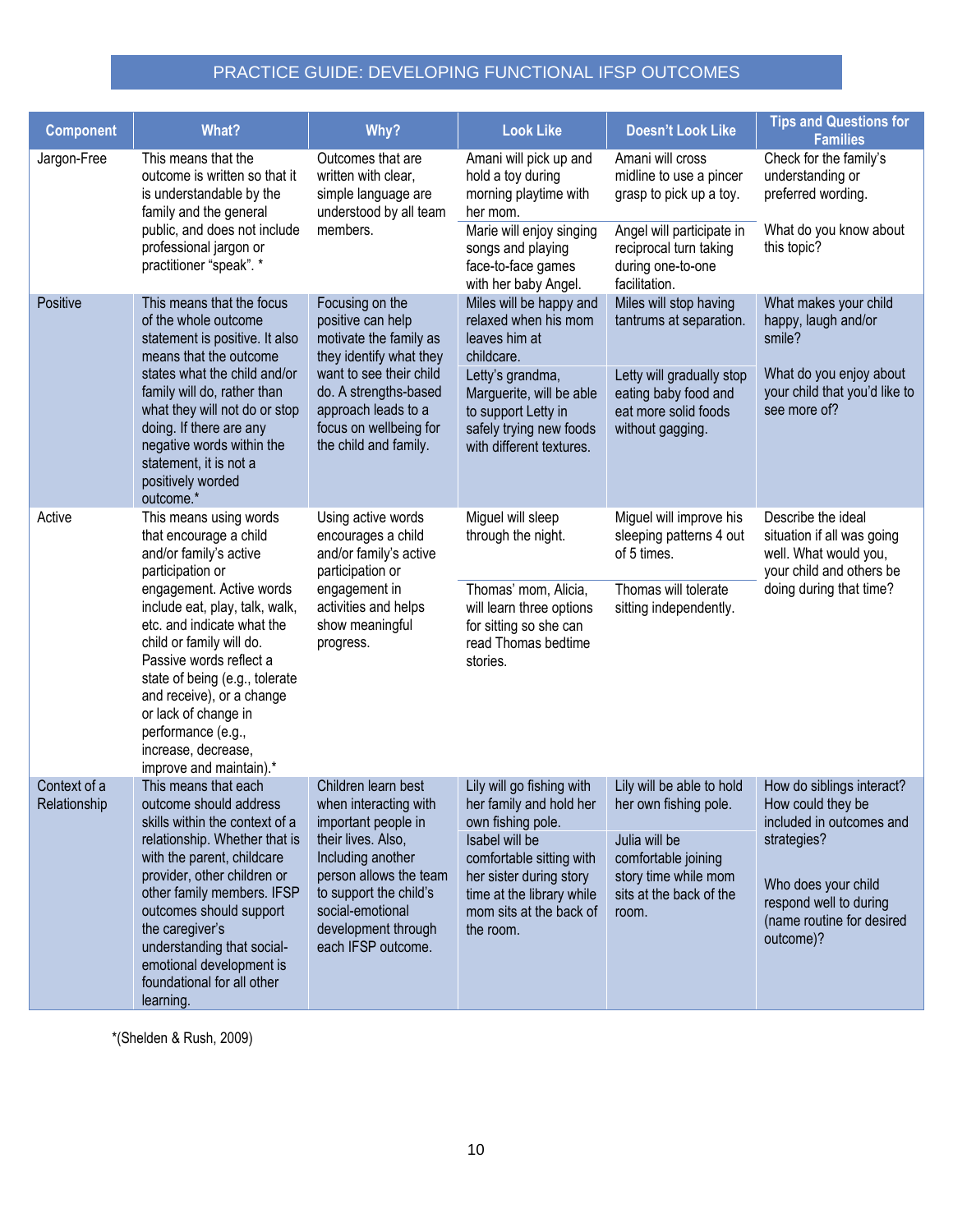### <span id="page-12-0"></span>**Attachment B: IFSP Outcome Review Sheet**

Using outcome examples from your program, check the boxes of the components met in each one. If they do not meet all the components, use the space below to revise the outcome.

| Sample IFSP Outcome                                                    | Does it Have the Required Components? |                                            |                     |                 |                 |              |                              |
|------------------------------------------------------------------------|---------------------------------------|--------------------------------------------|---------------------|-----------------|-----------------|--------------|------------------------------|
|                                                                        | Necessary/<br>Functional              | Real-Life<br>Contextual<br><b>Settings</b> | Discipline-<br>Free | Jargon-<br>Free | <b>Positive</b> | Active       | Context of a<br>Relationship |
| Lily will go fishing with her family and<br>hold her own fishing pole. | $\checkmark$                          | $\checkmark$                               | $\checkmark$        | $\checkmark$    | $\checkmark$    | $\checkmark$ | $\checkmark$                 |
| David will talk more and pronounce<br>words better.                    | $\checkmark$                          |                                            |                     | $\checkmark$    | $\checkmark$    | $\checkmark$ |                              |
| <b>Current Outcome:</b>                                                |                                       |                                            |                     |                 |                 |              |                              |
| Revision:                                                              |                                       |                                            |                     |                 |                 |              |                              |
| <b>Current Outcome:</b>                                                |                                       |                                            |                     |                 |                 |              |                              |
| <b>Revision:</b>                                                       |                                       |                                            |                     |                 |                 |              |                              |
| <b>Current Outcome:</b>                                                |                                       |                                            |                     |                 |                 |              |                              |
| <b>Revision:</b>                                                       |                                       |                                            |                     |                 |                 |              |                              |
| <b>Current Outcome:</b>                                                |                                       |                                            |                     |                 |                 |              |                              |
| Revision:                                                              |                                       |                                            |                     |                 |                 |              |                              |